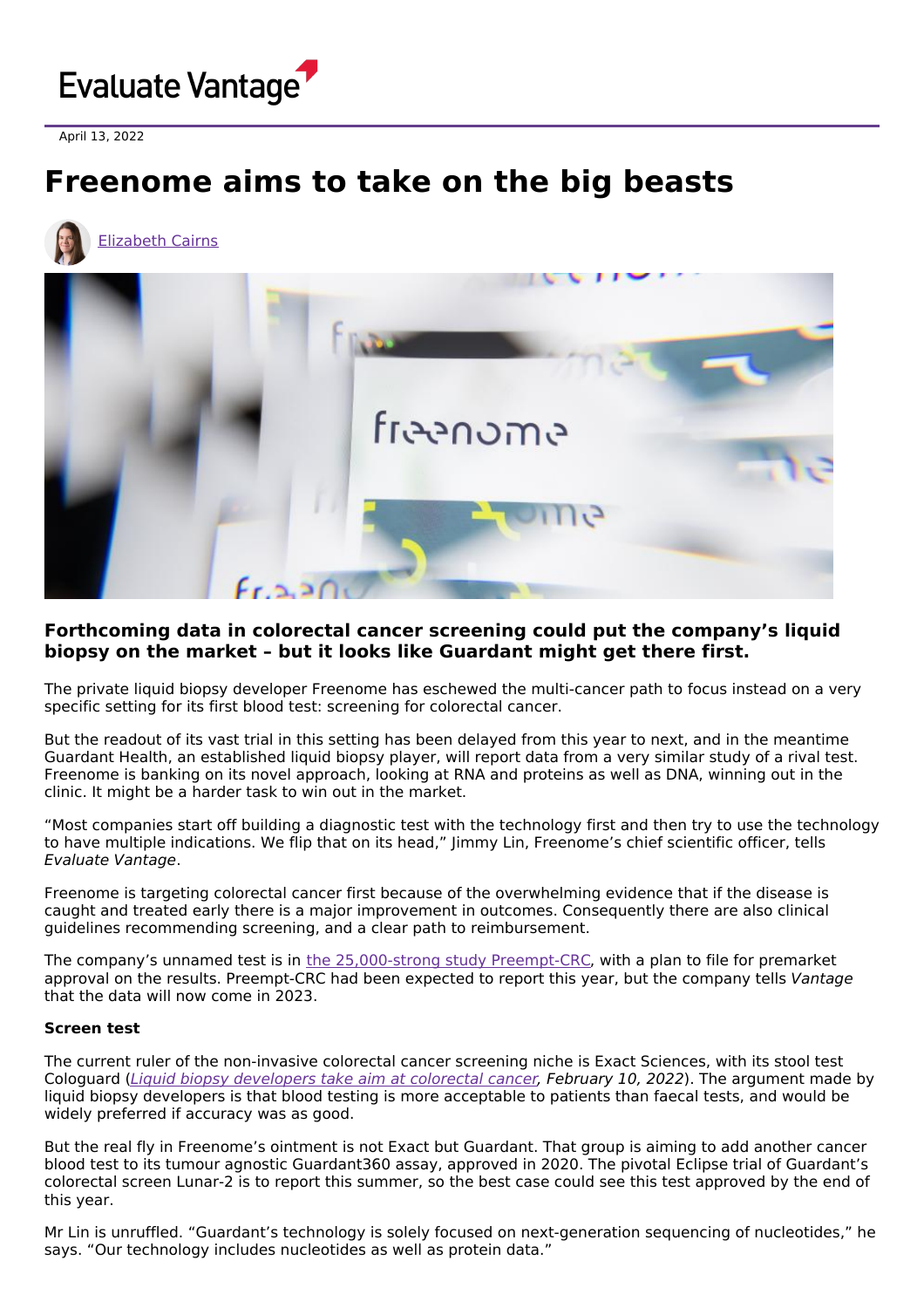This "multiomics" approach gives a more holistic picture of a patient's cancer, he says, and also allows detection of adenoma – a pre-cancerous condition that allows the cancer to be headed off before it even develops. "That's where we're really going to be shining," he says.

The proof of this assertion will come with the Preempt-CRC data. But some seem to be convinced already.

Freenome is phenomenally well funded, having raised over \$800m in venture cash from no fewer than 34 separate investors, including Google, Novartis and Roche. And earlier this year Roche made a separate investment of \$290m, putting Freenome firmly in unicorn territory.

Roche, of course, has its own liquid biopsy, the pan-cancer FoundationOne Liquid CDx. Perhaps it is marking Freenome for a future acquisition, the idea being that it would be able to compete directly against Guardant in not one but two settings.

Mr Lin swerves this question. He hints that, as with Novartis, Roche's interest might be more to do with the application of Freenome's tech to aid in either drug discovery or choosing patients for clinical trials. He adds that there is a collaborative aspect to the Roche-Freenome relationship, with the sharing of technology and expertise in both directions.

#### **Multiomics for multi-cancer**

And, even within cancer diagnosis, Freenome's platform could be applicable beyond colorectal. In February the group began enrolling into a trial called [Vallania](https://clinicaltrials.gov/ct2/show/NCT05254834) to explore the use of multiomics to detect multiple cancers. The plan is to test the same blood sample using the current colorectal diagnostic and an as-yet to be developed test for other cancers.

Vallania is designed to find out what these tumour types might be; lung and pancreatic cancers are first on the list. Theoretically, it might be possible for Freenome to come up with a pan-cancer test almost by default.

This would involve "taking a real deliberate stepwise approach", Mr Lin says, adding cancers one by one, or a few at a time. But if Freenome does manage to develop a multi-tumour test it would enter a market with two players already in situ. As with colorectal screening, the technology will need to distinguish itself in terms of performance if Freenome is to make its mark.